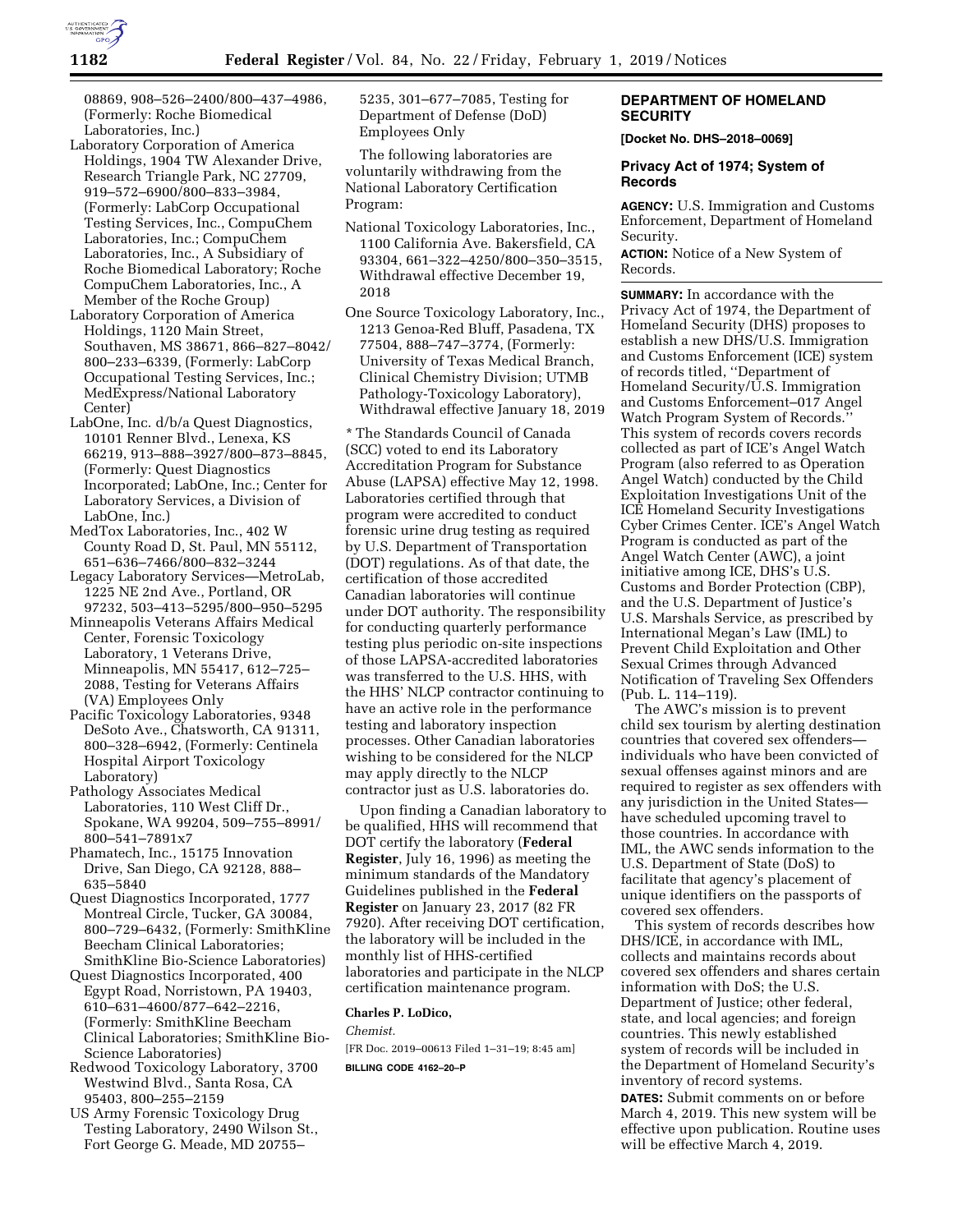**ADDRESSES:** You may submit comments, identified by docket number DHS– 2018–0069 by one of the following methods:

• *Federal e-Rulemaking Portal: [http://](http://www.regulations.gov)  [www.regulations.gov.](http://www.regulations.gov)* Follow the instructions for submitting comments.

• *Fax:* 202–343–4010.

• *Mail:* Philip S. Kaplan, Chief Privacy Officer, Privacy Office, Department of Homeland Security, Washington, DC 20528–0655.

*Instructions:* All submissions received must include the agency name and docket number DHS–2018–0069. All comments received will be posted without change to *[http://](http://www.regulations.gov) [www.regulations.gov,](http://www.regulations.gov)* including any personal information provided.

*Docket:* For access to the docket to read background documents or comments received, go to *[http://](http://www.regulations.gov) [www.regulations.gov.](http://www.regulations.gov)* 

**FOR FURTHER INFORMATION CONTACT:** For general questions, please contact: Amber Smith, (202) 732–3300, Privacy Officer, Office of Information Governance and Privacy, Immigration and Customs Enforcement, 500 12th Street SW, Mail Stop 5004, Washington, DC 20536. For privacy questions, please contact: Philip S. Kaplan, *[privacy@](mailto:privacy@hq.dhs.gov) [hq.dhs.gov,](mailto:privacy@hq.dhs.gov)* (202) 343–1717, Chief Privacy Officer, Privacy Office, Department of Homeland Security, Washington, DC 20528–0655.

# **SUPPLEMENTARY INFORMATION:**

#### **I. Background**

In accordance with the Privacy Act of 1974, 5 U.S.C. 552a, the Department of Homeland Security (DHS), U.S. Immigration and Customs Enforcement (ICE) proposes to establish a new DHS system of records titled, ''DHS/ICE–017 Angel Watch Program System of Records.'' This system of records covers only Angel Watch Program activities (also referred to as Operation Angel Watch) conducted by the Child Exploitation Investigations Unit of the ICE Homeland Security Investigations (HSI) Cyber Crimes Center, which developed the Angel Watch Center (AWC), a joint initiative among ICE, DHS's U.S. Customs and Border Protection (CBP), and the U.S. Department of Justice's U.S. Marshals Service, as prescribed by International Megan's Law (IML) to Prevent Child Exploitation and Other Sexual Crimes Through Advanced Notification of Traveling Sex Offenders (Pub. L. 114– 119).

ICE previously relied on the DHS/ ICE–009 External Investigations System of Records Notice, last published at 75 FR 404 (January 5, 2010), to cover Angel

Watch Program records. ICE has determined a separate system of records notice (SORN) will provide greater transparency and clearly describe the records the Angel Watch Program collects and maintains on individuals.

This system of records does not cover records originating from Justice/FBI–001 National Crime Information Center (NCIC) System of Records; 1 DHS/CBP– 006 Automated Targeting System; 2 and the U.S. Department of State Consular Lookout and Support System.3 At all times, the Angel Watch Program references these records directly from the underlying systems in a manner consistent with law enforcement purposes stated in the source systems' compliance documentation.

This system of records also does not cover CBP or U.S. Marshals Service records created or maintained as part of their work in the AWC. Additionally, in some cases, records originating with Angel Watch Program activities may give rise to or be used in investigations by ICE. Those records continue to be covered by the DHS/ICE–009 External Investigations SORN.

The Angel Watch Program, created in 2007 by ICE's HSI, and managed by the Child Exploitation Investigations Unit of HSI's Cyber Crimes Center, identifies individuals who have been convicted of sexual crimes against a minor and who may be traveling overseas for the purpose of sexually abusing or exploiting minors, a crime known as ''child sex tourism,'' and notifies the relevant destination countries, as appropriate.

Additionally, the AWC is required to provide the U.S. Department of State (DoS) with information about covered sex offenders—individuals who have been convicted of sexual offenses against minors and are required to register as sex offenders with any jurisdiction in the United States—who are traveling or intend on traveling abroad so DoS may place a unique identifier on their U.S. passports.

Pursuant to IML, the Angel Watch Program runs automated queries through CBP's Automated Targeting System—Passenger (ATS–P). ATS–P

scans passenger manifests of outgoing international flights and identifies passengers with a possible match to a record in the National Sex Offender database owned by the Department of Justice's National Criminal Information Center (NCIC) for a sexual offense against a minor (hereinafter, National Sex Offender Registry or NSOR). Once a traveler is identified as a potential match to an NSOR record, the Angel Watch Program reviews the traveler's biographical data received from ATS–P to verify that the traveler is correctly matched to the subject identified in the NSOR record, and also reviews the corresponding NCIC criminal history data to confirm that the traveler has been convicted of a covered sex offense as defined within IML. In accordance with information sharing agreements, once the Angel Watch Program has confirmed individuals with scheduled travel are covered sex offenders, it shares information about those individuals with the U.S. Marshals Service, which is co-located at the AWC, to ensure the covered sex offenders have provided notification to states or locales about their upcoming travel, as applicable. As part of the Angel Watch Program, ICE does not use or retain any information about individuals who are determined not to be covered sex offenders.

Through the Angel Watch Program ICE evaluates multiple factors including the details of each covered sex offender's travel itinerary to determine if notification to the destination country is appropriate. If ICE determines that notification is appropriate, it sends an operational record (*i.e.,* biographic information from source systems pertaining to a covered sex offender) to HSI Attaché offices, which are located at certain United States embassies. The Attachés then send a notification record (*i.e.,* a derivative of an operational record containing only the information needed to provide situational awareness) to law enforcement and/or border security officials in the destination country or countries of the covered sex offender's pending arrival. By notifying officials in the destination countries prior to the covered sex offender's arrival, and by providing basic flight information and conviction information located in the NSOR, HSI enables the destination countries to make informed decisions about whether they believe the covered sex offender may pose a risk of engaging in child sex tourism. HSI advises foreign countries that this information is for informational purposes only. If ICE's Angel Watch Program determines that notification is

<sup>1</sup> JUSTICE/FBI 001—National Crime Information Center, 64 FR 52343 (September 28, 1999), and as amended, available at: *[https://www.justice.gov/](https://www.justice.gov/opcl/doj-systems-records) [opcl/doj-systems-records.](https://www.justice.gov/opcl/doj-systems-records)* 

<sup>2</sup> DHS/CBP 006—Automated Targeting System, 77 FR 30297 (May 22, 2012).

<sup>3</sup>STATE 05—Overseas Citizen Services Records, September 8, 2016, 81 FR 62235 (September 8, 2016); STATE 26—Passport Records, March 24, 2015, 80 FR 15653 (March 24, 2015); and STATE 39—Visa Records, October 25, 2012, 8377 FR 28062 (June 15, 2018). U.S. Department of State SORNs are available at: *[https://www.state.gov/privacy/sorns/](https://www.state.gov/privacy/sorns/index.htm) [index.htm.](https://www.state.gov/privacy/sorns/index.htm)*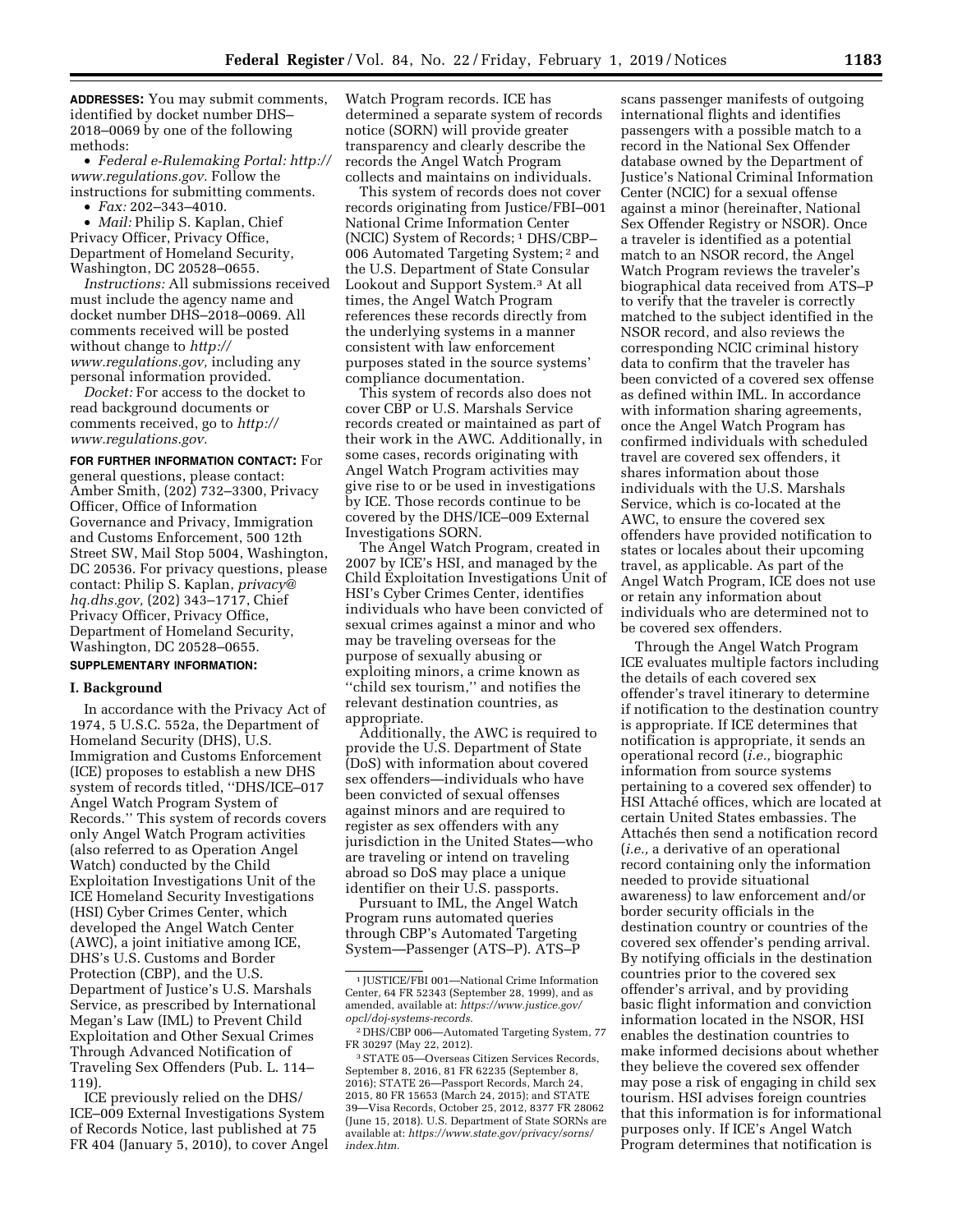inappropriate, it will not proceed and will delete the information.

Prior to traveling abroad, ICE strongly encourages travelers who believe they might be a covered sex offender to contact the destination country to ensure they will be permitted entry upon arrival.

In accordance with 34 U.S.C. 21503(e)(7), ICE's Angel Watch Program has established a mechanism to receive complaints from individuals alleged to be affected by erroneous notifications to destination countries. The Angel Watch Program will ensure that any complaint is promptly reviewed, and in the case of a complaint that involves a notification sent by another Federal Government agency, the Angel Watch Program will provide the individual with the contact information, for the appropriate entity and forward the complaint to that entity, as required by IML. If the Angel Watch Program determines it provided inaccurate information, it will take corrective action to remedy the error, including notifying any foreign government who received the inaccurate information, as well as other Federal Government agencies with which it has previously shared the incorrect information, so they can update their records, as needed. The Angel Watch Program will provide a complainant with a written response in the event incorrect information was shared, along with an explanation, to the extent permitted by law and policy, as to why the incorrect information was shared, and actions the program has taken to remedy the error. The Angel Watch Program will publicly post instructions on how to submit a complaint on the ICE public-facing website. The program agrees to receive any complaint about an individual having been identified by the Angel Watch Program as a covered sex offender via email at the following address: *[DHSINTERMEGANSLAW@](mailto:DHSINTERMEGANSLAW@ICE.DHS.GOV) [ICE.DHS.GOV.](mailto:DHSINTERMEGANSLAW@ICE.DHS.GOV)* 

This new system of records will be included in DHS's inventory of record systems.

### **II. Privacy Act**

The Privacy Act embodies fair information practice principles in a statutory framework governing the means by which Federal Government agencies collect, maintain, use, and disseminate individuals' records. The Privacy Act applies to information that is maintained in a ''system of records.'' A ''system of records'' is a group of any records under the control of an agency from which information is retrieved by the name of an individual or by some identifying number, symbol, or other identifying particular assigned to the

individual. In the Privacy Act, an individual is defined to encompass U.S. citizens and lawful permanent residents. Additionally, the Judicial Redress Act (JRA) provides covered persons with a statutory right to make requests for access and amendment to covered records, as defined by the JRA, along with judicial review for denials of such requests. In addition, the JRA prohibits disclosures of covered records, except as otherwise permitted by the Privacy Act.

Below is the description of the DHS/ ICE–017 Angel Watch Program System of Records.

In accordance with 5 U.S.C. 552a(r), DHS has provided a report of this system of records to the Office of Management and Budget and to Congress.

# **SYSTEM NAME AND NUMBER:**

Department of Homeland Security (DHS)/U.S. Immigration and Customs Enforcement (ICE)–017 Angel Watch Program System of Records.

#### **SECURITY CLASSIFICATION:**

Unclassified.

#### **SYSTEM LOCATION:**

Records are maintained at the ICE Headquarters in Washington, DC and Homeland Security Investigations (HSI) Attaché offices abroad.

#### **SYSTEM MANAGER(S):**

Homeland Security Investigations, Cyber Crimes Center Child Exploitation Investigations Unit, (866) 347–2423, U.S. Immigration and Customs Enforcement, 500 12th Street SW, Washington, DC 20536.

### **AUTHORITY FOR MAINTENANCE OF THE SYSTEM:**

6 U.S.C. 202–203; 18 U.S.C. 1591, 1596, 2251, 2260, 2423; 19 U.S.C. 1628, 34 U.S.C. 21503.

### **PURPOSE(S) OF THE SYSTEM:**

The purpose of this system is to collect information on covered sex offenders to: (1) Combat transnational child sex tourism or exploitation; (2) Share information on covered sex offenders with foreign countries to aid them in making informed decisions regarding the admissibility of travelers in their own countries; (3) Support the receipt of and response to any complaints by alleged covered sex offenders or others related to the activities of the Angel Watch Program; (4) Identify potential criminal activity; uphold and enforce criminal laws; and ensure public safety.

#### **CATEGORIES OF INDIVIDUALS COVERED BY THE SYSTEM:**

Categories of individuals covered by this system are: (1) Individuals, including United States citizens, who have an NSOR record for a sexual offense against a minor and who have scheduled international travel, and (2) individuals, as well as any representative acting on their behalf, filing complaints with the Angel Watch Program concerning alleged inaccurate information.

#### **CATEGORIES OF RECORDS IN THE SYSTEM:**

Categories of records in this system include:

1. Notification records consist of information transmitted to DHS's foreign counterparts for situational awareness. This information may include name, date of birth, Alien Registration Number (A-Number), Social Security number, passport number, and country of birth.

2. Complaints filed by individuals or their representatives concerning the sharing of their travel information under this program. This includes any information submitted by the complainant; information compiled by the agency in researching the complaint; records of an individual's criminal history and/or status on the sex offender registry; memoranda or other communications within the agency or with other agencies related to the complaint; research conducted in DHS and other government data systems; and the agency's response to the complaint.

#### **RECORD SOURCE CATEGORIES:**

Angel Watch Program notification records validate biographic information against the Advance Targeting System— Passenger (ATS–P), owned by U.S. Customs and Border Protection; 4 the National Sex Offender Registry within the National Crime Information Center, maintained by the Federal Bureau of Investigation; 5 domestic courts and law enforcement agencies; the U.S. Department of Justice's National Sex Offender Public website (NSOPW), and state, territories, and tribal sex offender registries, available through NSOPW, including the entities responsible for their maintenance; 6 and the U.S.

<sup>4</sup> DHS/CBP 006—Automated Targeting System, 77 FR 30297 (May 22, 2012).

<sup>5</sup> JUSTICE/FBI 001—National Crime Information Center, 64 FR 52343 (September 28, 1999), and as amended, *available at: [https://www.justice.gov/](https://www.justice.gov/opcl/doj-systems-records)  [opcl/doj-systems-records.](https://www.justice.gov/opcl/doj-systems-records)* 

<sup>6</sup>NSOPW is a public resource that searches the public sex offender registries from all 50 states, the District of Columbia, the five principal U.S. territories, and federally recognized Indian tribes. Conversely, the FBI's National Sex Offender Registry is a database available only to law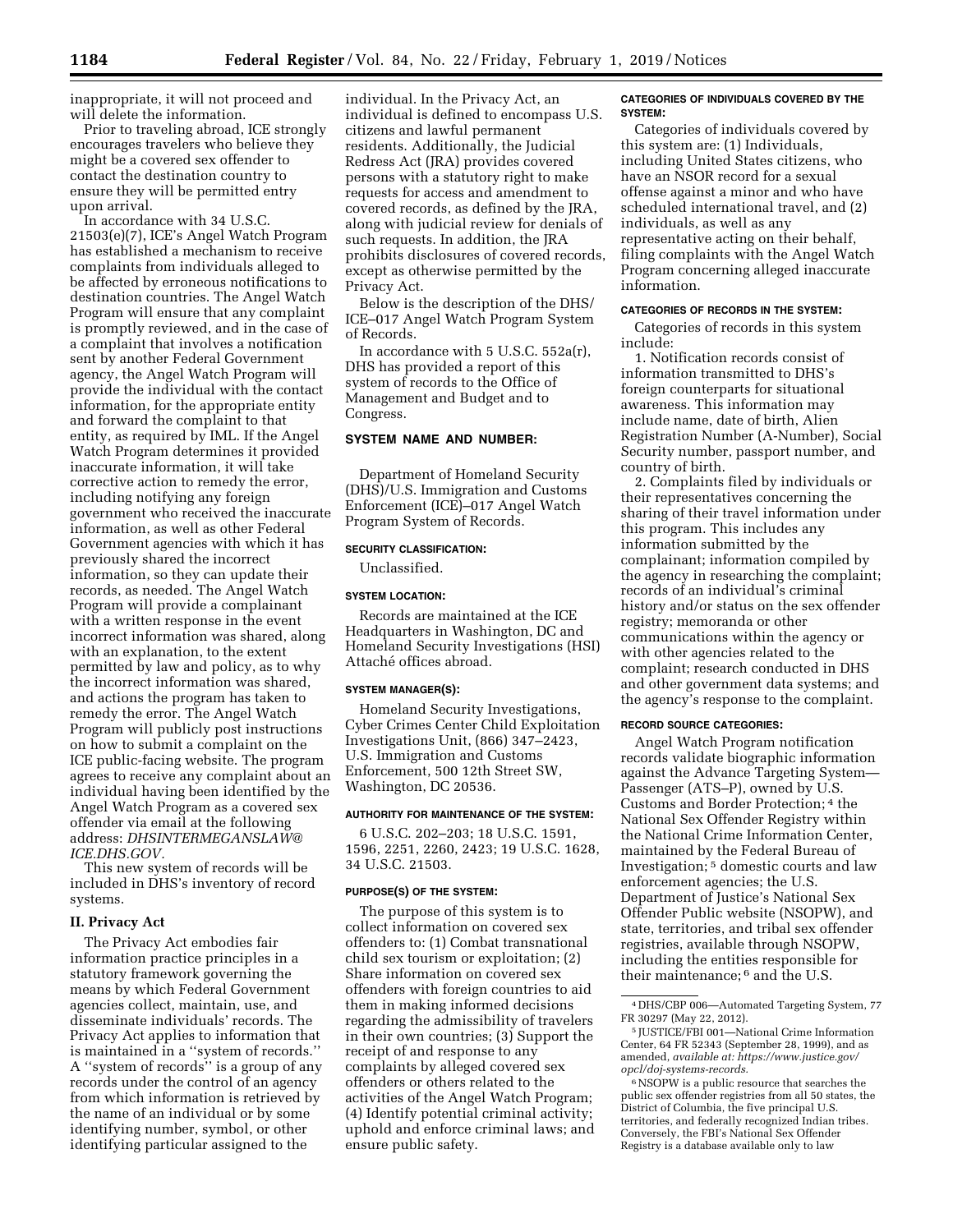Department of State from its Consular Lookout and Support System.7 Information is also obtained directly from the individuals covered by this system of records or their representatives in the event a complaint is filed.

#### **ROUTINE USES OF RECORDS MAINTAINED IN THE SYSTEM, INCLUDING CATEGORIES OF USERS AND PURPOSES OF SUCH USES:**

In addition to those disclosures generally permitted under 5 U.S.C. 552a(b) of the Privacy Act, all or a portion of the records or information contained in this system may be disclosed outside DHS as a routine use pursuant to  $5$  U.S.C.  $552a(b)(3)$  as follows:

A. To the U.S. Department of Justice (DOJ), including Offices of the U.S. Attorneys, or other federal agencies conducting litigation or in proceedings before any court, adjudicative, or administrative body, when it is relevant or necessary to the litigation and one of the following is a party to the litigation or has an interest in such litigation:

1. DHS or any component thereof;

2. Any employee or former employee of DHS in his/her official capacity;

3. Any employee or former employee of DHS in his/her individual capacity when DOJ or DHS has agreed to represent the employee; or

4. The United States or any agency thereof.

B. To a congressional office from the record of an individual in response to an inquiry from that congressional office made at the request of the individual to whom the record pertains.

C. To the National Archives and Records Administration (NARA) or General Services Administration pursuant to records management inspections being conducted under the authority of 44 U.S.C. 2904 and 2906.

D. To an agency or organization for the purpose of performing audit or oversight operations as authorized by law, but only such information as is necessary and relevant to such audit or oversight function.

E. To appropriate agencies, entities, and persons when (1) DHS suspects or has confirmed that there has been a breach of the system of records; (2) DHS has determined that as a result of the suspected or confirmed breach there is

a risk of harm to individuals, DHS (including its information systems, programs, and operations), the Federal Government, or national security; and (3) the disclosure made to such agencies, entities, and persons is reasonably necessary to assist in connection with DHS's efforts to respond to the suspected or confirmed breach or to prevent, minimize, or remedy such harm.

F. To another Federal agency or Federal entity, when DHS determines that information from this system of records is reasonably necessary to assist the recipient agency or entity in (1) responding to a suspected or confirmed breach or (2) preventing, minimizing, or remedying the risk of harm to individuals, the recipient agency or entity (including its information systems, programs, and operations), the Federal Government, or national security, resulting from a suspected or confirmed breach.

G. To an appropriate Federal, state, tribal, local, international, or foreign law enforcement agency or other appropriate authority charged with investigating or prosecuting a violation or enforcing or implementing a law, rule, regulation, or order, when a record, either on its face or in conjunction with other information, indicates a violation or potential violation of law, which includes criminal, civil, or regulatory violations and such disclosure is proper and consistent with the official duties of the person making the disclosure.

H. To contractors and their agents, grantees, experts, consultants, and others performing or working on a contract, service, grant, cooperative agreement, or other assignment for DHS, when necessary to accomplish an agency function related to this system of records. Individuals provided information under this routine use are subject to the same Privacy Act requirements and limitations on disclosure as are applicable to DHS officers and employees.

I. To a foreign government to provide notice of the intended travel of a covered sex offender from the United States to the foreign country, and to assist that government in making an informed decision as to whether the offender may pose a risk of engaging in child sex tourism while in that country.

J. To federal, state, tribal, territorial, local, international, or foreign government agencies or entities for the purpose of consulting with that agency or entity: (1) To assist in making a determination regarding redress for an individual in connection with the operations of a DHS component or program; (2) to verify the identity of an individual seeking redress in connection with the operations of a DHS component or program; or (3) to verify the accuracy of information submitted by an individual who has requested such redress on behalf of another individual.

K. To the U.S. Marshals Service to coordinate, cooperate, and de-conflict activities related to the foreign travel of covered sex offenders.

L. To the U.S. Department of State: (1) To provide notice of U.S. citizens identified as covered sex offenders who are traveling, or intend on traveling, abroad so Department of State may place a unique identifier on their passports; (2) to provide notice of those individuals no longer deemed a covered sex offender; or (3) to resolve complaints, inaccuracies, or errors.

M. To other Federal Government agencies for the purpose of referring complaints received from individuals that are appropriately handled by those other agencies.

N. To the news media and the public, with the approval of the Chief Privacy Officer in consultation with counsel, when there exists a legitimate public interest in the disclosure of the information, when disclosure is necessary to preserve confidence in the integrity of DHS, or when disclosure is necessary to demonstrate the accountability of DHS's officers, employees, or individuals covered by the system, except to the extent the Chief Privacy Officer determines that release of the specific information in the context of a particular case would constitute a clearly unwarranted invasion of personal privacy.

#### **POLICIES AND PRACTICES FOR STORAGE OF RECORDS:**

DHS/ICE stores records in this system electronically or on paper in secure facilities in a locked drawer behind a locked door. The records may be stored on magnetic disc, tape, and digital media.

### **POLICIES AND PRACTICES FOR RETRIEVAL OF RECORDS:**

Records may be retrieved by name and/or name and date of birth. In the case of complaints, records may be retrieved by name or complaint number.

#### **POLICIES AND PRACTICES FOR RETENTION AND DISPOSAL OF RECORDS:**

ICE is in the process of drafting a proposed record retention schedule to be submitted to NARA for approval for the information maintained by the Angel Watch Program. The proposed retention policy for notification records is seven (7) years from the year in which the travel was scheduled to occur, and

enforcement that is maintained by the FBI's Criminal Justice Information Services Division.

<sup>7</sup>STATE 05—Overseas Citizen Services Records, September 8, 2016, 81 FR 62235 (September 8, 2016); STATE 26–Passport Records, March 24, 2015, 80 FR 15653 (March 24, 2015); and STATE 39—Visa Records, October 25, 2012, 8377 FR 28062 (June 15, 2018). Department of State SORNs are *available at: [https://www.state.gov/privacy/sorns/](https://www.state.gov/privacy/sorns/index.htm) [index.htm.](https://www.state.gov/privacy/sorns/index.htm)*